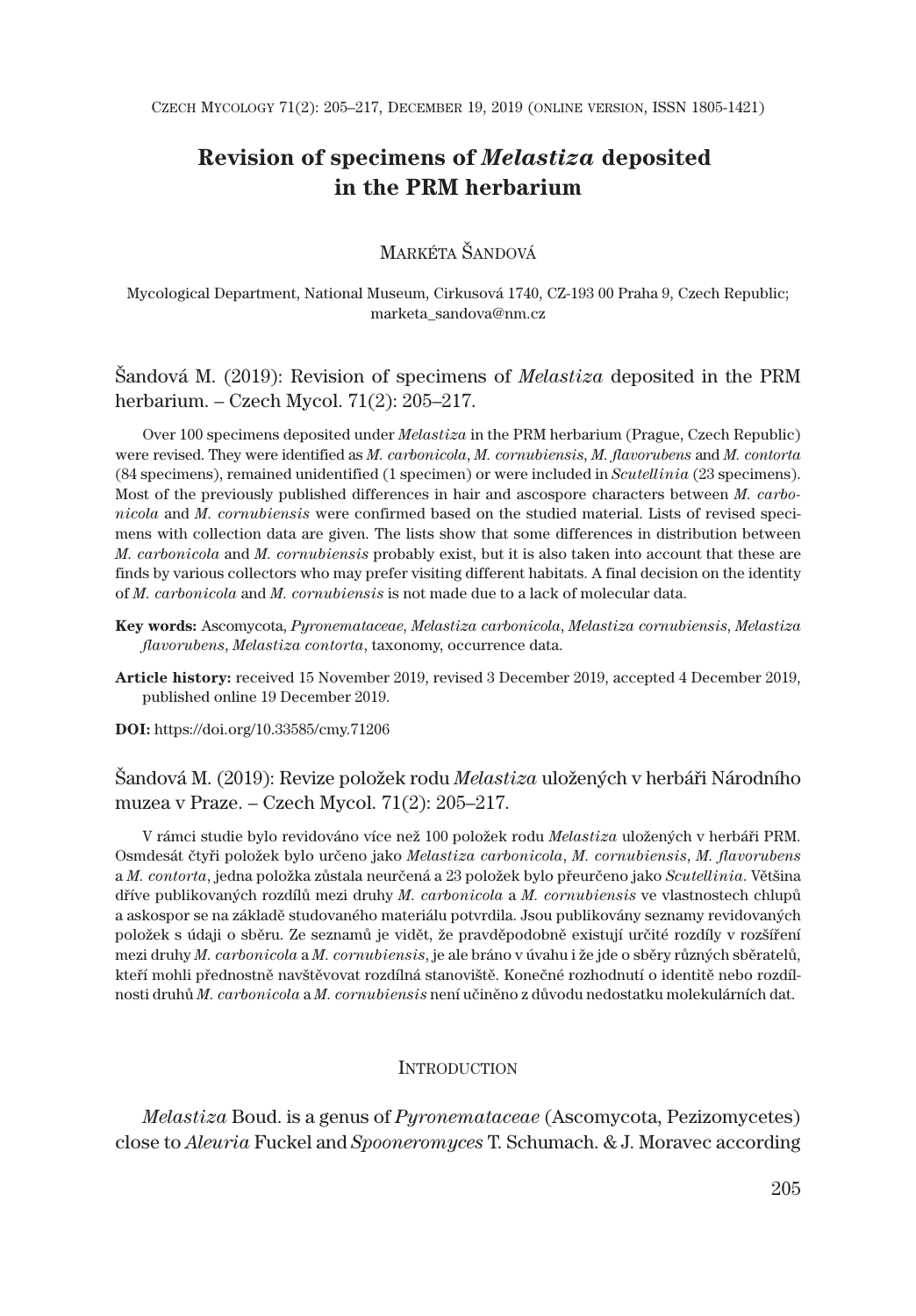to Hansen et al. (2013). It is characterised by blunt, brown to barely brownish excipular hairs (Lassueur 1980, Moravec 1995). Historical classification (e.g. Le Gal 1947, Dennis 1960) kept *Melastiza* and *Aleuria* in separate families or tribes, because of less differentiated hairs in the latter. Close relationship between *Melastiza* and *Aleuria* was discussed by Le Gal (1964), Eckblad (1968), Rifai (1968), Mäkinen & Pohjola (1969), Moravec (1972) and later authors. Moravec (1995) treated it as a subgenus of *Aleuria*. Carotenoids detected in the fruitbodies of *M. cornubiensis* (Berk. & Broome) J. Moravec and *M. flavorubens* (Rehm) Pfister & Korf are  $\beta$ - and  $\gamma$ -carotene, aleuriaxanthin ester and 2'-dehydroenus of *Aleuria*. Carotenoids detected in the fruit-<br>(Berk. & Broome) J. Moravec and *M. flavorubens*<br>- and γ-carotene, aleuriaxanthin ester and 2'-dehydroplectaniaxanthin ester, as published by Arpin & Bouchez (1969). Based on carotenoid content, Le Gal (1969; later accepted by Lassueur 1980) placed *Melastiza* in tribe *Melastizeae* Le Gal together with *Aleuria*, *Leucoscypha* Boud. and *Octospora* Hedw. (including *Lamprospora* De Not. as its synonym). Hansen et al. (2013) discussed the value of the carotenoid content in the light of molecular data and supposes loss of carotenoids in several lineages.

Moravec (1995) recognised eight species of *Melastiza*. Besides these, Index Fungorum (Anonymus on-line) lists five more species, *M. kumouensis* K.B. Khare, which is close to *M. flavorubens* as mentioned by Khare (1985) and probably its synonym according to Moravec (1995), *M. laxmannii* (Weinm.) Boud. and *M. phaeoloma* (Wallr.) Boud., with insufficient descriptions (Saccardo 1889), *M. rozei* (Boud.) Spooner & Y.J. Yao, placed tentatively in *Melastiza* by Yao & Spooner (1995a), but having an atypical colour, and *M. tetraspora* Dissing & Sivertsen, well-defined within *Melastiza* by its having four ascospores per mature ascus, its ascospore width and its ascospore ornamentation (Dissing 1993).

Four species have been reported from the Czech Republic (Velenovský 1934, Šmarda 1944 sec. Svrček 1981, Svrček 1949, Šmarda 1960, Svrček & Kubička 1963, Svrček & Kubička 1968, Černý & Kříž 1972, Moravec 1972, Kubička 1975, Kubička in Kotlaba 1981, Černý & Antonín 1982, Svrček 1990, Louda 1991, Moravec 1995, Hagara 2014): *M. cornubiensis*, *M. carbonicola* J. Moravec, *M. flavorubens* and *M. contorta* (Massee & Crossl.) Spooner & Y.J. Yao. The correct names were established by Moravec (1992, 1972), Pfister & Korf (in Korf 1971), and Spooner & Yao (in Yao & Spooner 1995b), respectively. The type of *M. cornubiensis* was revised by Moravec (1995), who also revised the type of its synonym, *M. chateri* (W.G. Sm.) Boud., and a syntype of *Humaria miniata* Fuckel [ *M. miniata* (Fuckel) Boud.]. The identity of *M. chateri* and *H. miniata* was already stated by Seaver (1928), while Boudier (1885) considered them as two species (see also Svrček 1949 and Moravec 1995). The name *M. flavorubens*, rediscovered by Pfister & Korf, is an earlier name for *M. greletii* Le Gal. The name *M. greletii* was established by Le Gal (1958; as '*greleti*') for *M. chateri* ss. Grelet (1942). *Melastiza contorta* is an earlier name for *M. scotica* Graddon (1961). The holotype of *M. scotica* was examined by Moravec (1995) with illustrations including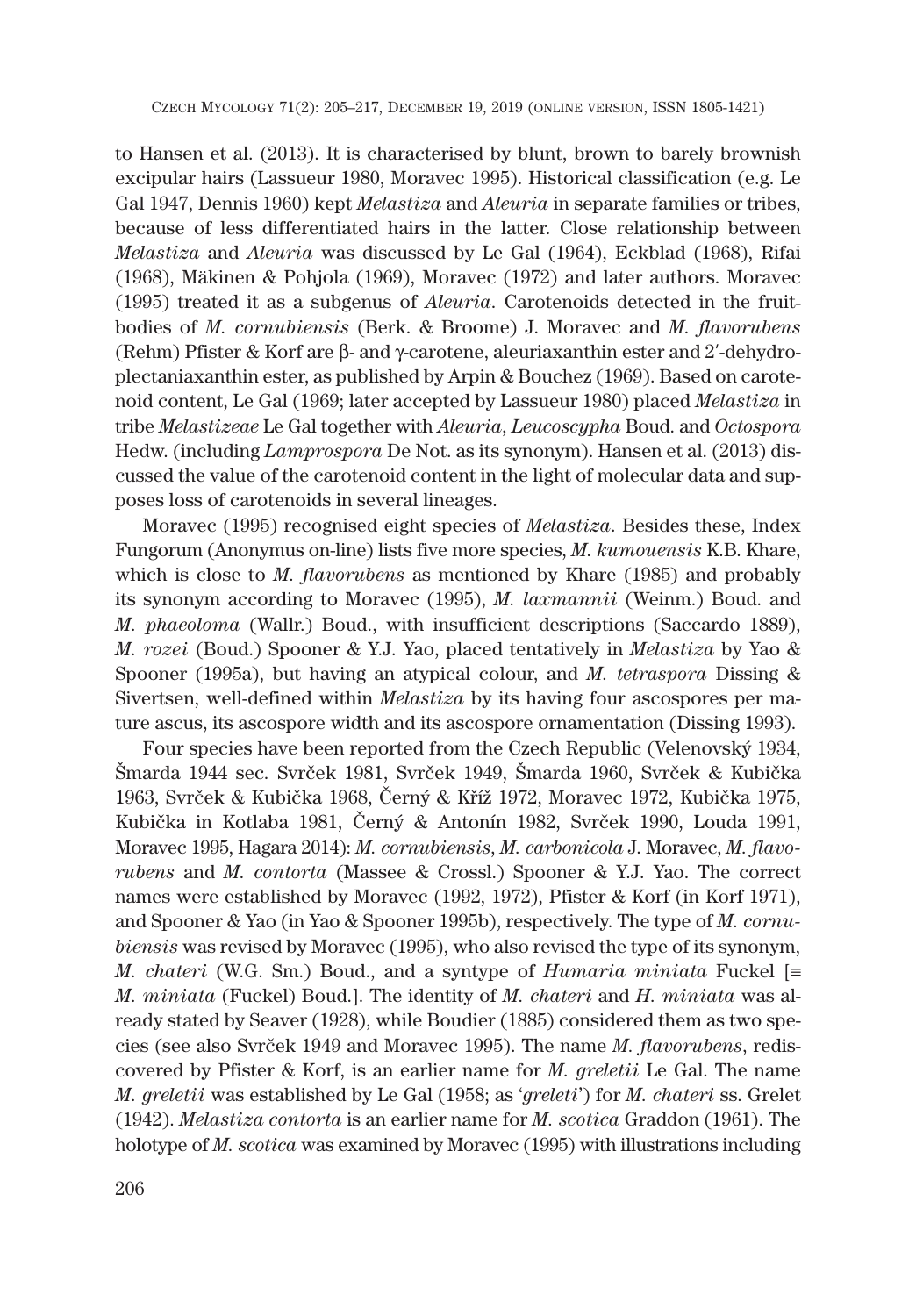SEM of ascospores; he concluded that this species has an outstanding position within the genus due to its unusually shaped and long (up to 480 μm) apothecial hairs. The holotype of *M. contorta* was studied by Spooner & Yao (in Yao & Spooner 1995b). A study by Hansen & Pfister (2006) shows *M. contorta* situated outside of *Melastiza*, in a clade containing *Humaria hemisphaerica* (F.H. Wigg.) Fuckel, but a later study (Hansen et al. 2013) shows *M. contorta* within *Melastiza*. *Melastiza carbonicola* was described by Moravec (1972) from burnt places (charred coniferous wood at the edge of a pond). Blank & Dougoud (1991) and Moravec (1995) also reported finds of *M. carbonicola* from soil or mossy soil. No molecular study has specifically been conducted on this genus recently.

The aim of the present study is to use the relatively large number of specimens deposited in the PRM herbarium (mostly under the names *M. chateri* and *M. greletii*) to identify *M. cornubiensis* and *M. carbonicola* and to revise and publish data on the occurrence of the less common *M. flavorubens* and *M. contorta*.

### MATERIAL AND METHODS

Herbarium specimens were studied under a stereomicroscope using a small drop of tap water and studied in a lactophenol cotton blue solution (Merck: methyl blue 1 g/l, lactic acid 247 g/l, glycerol 502 g/l, phenol 204 g/l). A prepared slide was heated above a flame and after a short while of cooling studied under an Olympus BX-51 light microscope. The character of the hairs was usually examined at a magnification of 400× and the character of the ascospores was examined at a magnification of  $1000\times$  using an oil immersion lens. The ascospore size was measured excluding the ornamentation. Examined specimens are deposited in the PRM herbarium (National Museum, Prague, Czech Republic). Specimen data is cited in the form used on the herbarium labels. Czech texts have been translated into English.

### RESULTS AND DISCUSSION

## *Melastiza carbonicola* J. Moravec, Česká Mykol. 26(2): 78, 1972 Fig. 1 a–c

Measured characters. Hairs 1–3(4)-septate,  $37-135 \times (8.5)10-16$  μm. Ascospores  $14.5-17.5(19) \times 8-10$  μm (average  $16.1 \times 8.9$  μm), ornament at the apices 1.3–3.1 μm high, up to 8 μm wide, ridges in central part of the ascospore 0.4–1.3(1.7) μm broad, mesh size  $1.4$ –4.4(4.8)  $\times$  1.1–3 μm.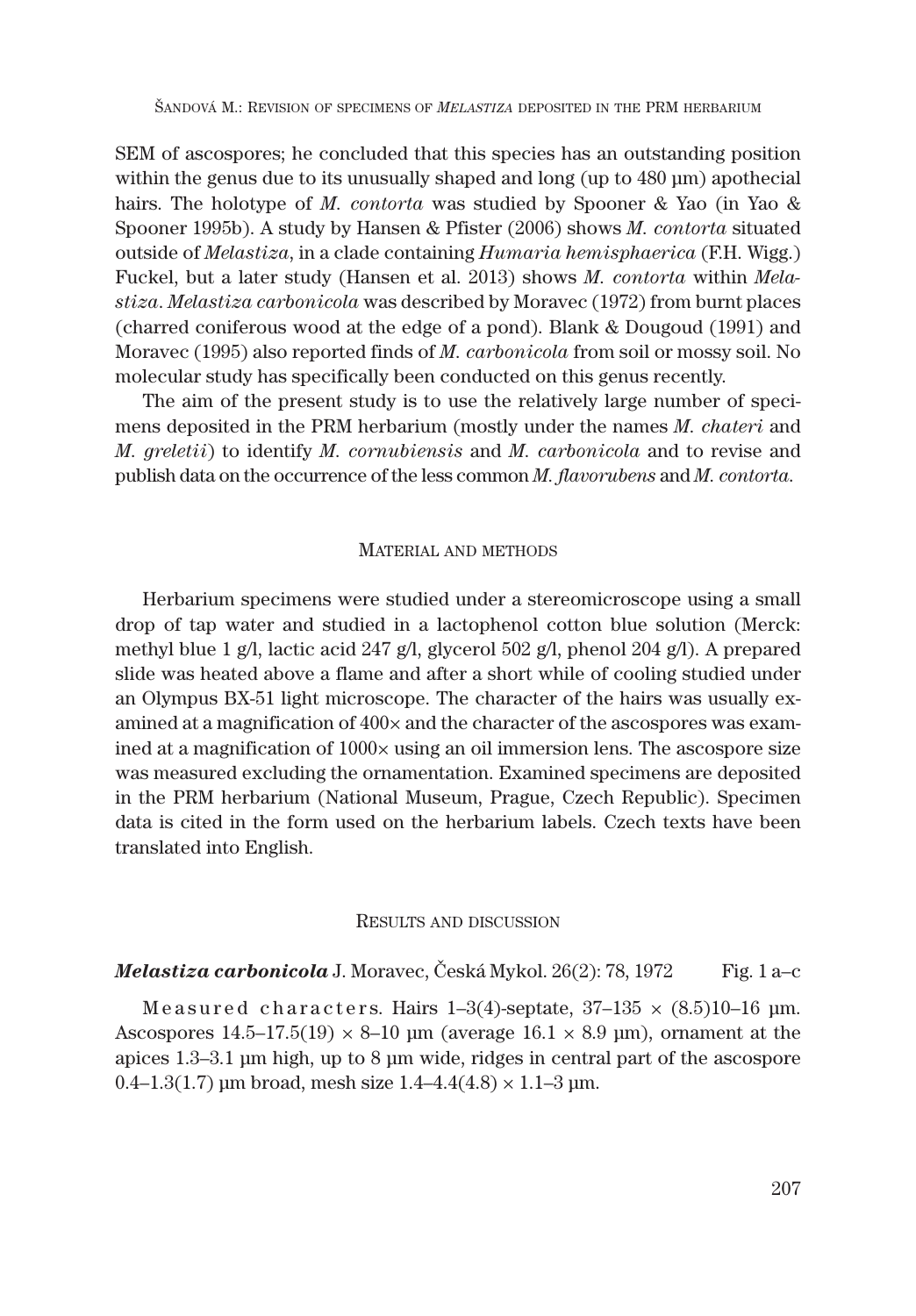CZECH MYCOLOGY 71(2): 205–217, DECEMBER 19, 2019 (ONLINE VERSION, ISSN 1805-1421)

#### **Studied specimens**

Czech Republic. W Bohemia. Montes Šumava, in monte Špičák, ad terram, 8. VIII. 1965, leg. et det. J. Kubička (as *M. greletii*), PRM 824303. – C B o h e m i a. Kokořín, in convalle Boudecká rokle pr. Hlučov, ad terram nudam arenosam ad viam silvat., 5. VI. 1993, leg. et det. M. Svrček (as *M. chateri*), PRM 882513. – [Praha], Šárka, ad terram, 20. VI. 1946, leg. J. Landkamer [Landkammer] (as *M. chateri*), PRM 709270. – Praha, in horto publico Stromovka, ad terram muscosam, 22. X. 1949, leg. J. Hančl, det. M. Svrček (as *M. chateri*), PRM 939466. – Praha, Kinského sady, ad terram sub dumetis, 16. VIII. 1959, leg. E. Wichanský, det. M. Svrček (as *M. chateri*), PRM 617737. – [Černé] Voděrady pr. Kostelec nad Černými lesy, ad terram argillaceam, IX. 1950, leg. A. Příhoda, det. M. Svrček (as *M. chateri*), PRM 611032. – S B o h e m i a. Červená Řečice (distr. Pelhřimov), apud facturam ad ripam sinistram fluminis Trnávka (edge of paper mill sludge tank), 26. VII. 1986, leg. V. Skalický, det. M. Šandová, PRM 939524. – Křemže, 2 km E, Mladé Bory (forest district), Němá strouha (brook), mixed forest, on forest trail, 5. VII. 1984, leg. V. Dvořák, det. M. Svrček (as *M. chateri*), PRM 939526. – Český Krumlov, Městský kopec, 17. X. 1971, leg. et det. J. Kubička (as *M. chateri*), PRM 842486 (publ. Kubička 1975). – Rojov prope Kaplice, in declivitatibus montis Poluška (918 m s.m.), ad terram nudam viae silv., 19. IX. 1970, leg. et det. M. Svrček (as *M. chateri*), PRM 715468. – Měchnov pr. Trhové Sviny, ad terram nudam, 20. VIII. 1966, leg. J. Kubička, det. M. Svrček (as *M. chateri*), PRM 939444. – Smržov pr. Lomnice nad Lužnicí, ad marginem piscinae Dvořiště, ad terram deustam, 1. VII. 1962, leg. J. Kubička, det. M. Šandová, PRM 939494. – Smržov pr. Lomnice nad Lužnicí, ad ripam piscinae Dvořiště, ad terram arenosam, 1. VII. 1962, leg. et det. J. Kubička (as *M. greletii*), PRM 568027 (? publ. Svrček & Kubička 1963, as *M. greletii*, sample numbers are not mentioned in the publication). – Třeboň, loco Vimperka (near Svět pond), in sphagneto vetusto, 19. VI. 1965, leg. J. Kubička et S. Černý, det. J. Kubička (as *M. chateri*), PRM 777402. – Třeboň, ad terram nudam, VIII. 1959, leg. J. Kubička, det. M. Svrček (as *M. greletii*), PRM 613876. – Třeboň, ad terram argillaceam, 5. VII. 1960, leg. J. Kubička, det. M. Svrček (as *M. greletii*), PRM 620315 (the specimen contains *M. carbonicola* and *M. flavorubens*). – Třeboň, in horto publico, 23. VII. 1961, leg. et det. J. Kubička (as *M. greletii*), PRM 824302. – Třeboň, park, on bare soil, 28. VI. 1963, leg. L. Kubičková, det. J. Kubička (as *M. greletii*), PRM 939448 (the specimen contains *M. flavorubens* and *M. carbonicola*; deposited under *M. flavorubens*). – M o r a v i a. Bystrc pr. Brno (now part of Brno), silva Rakovec, ad viam prope rivulum (*Alnus*, *Acer pseudoplatanus*), 26. VIII. 1962, leg. K. Koncerová, det. M. Šandová, PRM 568599. – In valle rivi Melatín prope Soběšice, distr. Brno (now part of Brno), ad terram nudam, 14. IX. 1974, leg. M. Svrček et A. Vágner, det. M. Šandová, PRM 939464. – Těsnohlídkovo údolí valley near Brno, by road, 19. VIII. 1972, leg. et det. A. Vágner (as *M. chateri*), PRM 939402. – Bílovice nad Svitavou, in valle silvatico Těsnohlídkovo údolí, ad terram viae silvaticae, 15. IX. 1974, leg. M. Svrček et A. Vágner, det. M. Svrček (as *M. chateri*), PRM 824305; ibid., ad terram viae, 15. IX. 1974, leg. M. Svrček et A. Vágner (as *M. chateri*), PRM 804170. – Montes Rychlebské hory, in valle rivi Bučinský potok, ca. 650 m s.m., ad viam humidam ad marg. silvae, 12. VIII. 1962, leg. K. Kříž, det. M. Svrček (as *M. chateri*), PRM 611034. – Montes Jeseníky, Karlova Studánka, ad terram nudam, 22. VIII. 1963, leg. et det. J. Kubička (as *M. chateri*; rev. M. Svrček), PRM 650098 (publ. Svrček & Kubička 1968). – Montes Jeseníky, Karlov, in valle Moravice, ad terram argillaceam viae, 22. VIII. 1963, leg. J. et L. Kubičkovi, det. J. Kubička (as *M. greletii*), PRM 650099. – Pitárná (Osoblaha region), ad terram argillaceam inter fragmenta *Zeae maydis*, 14. VI. 1965, leg. J. Kuthan, det. M. Svrček (as *M. chateri*), PRM 611033. – Uničov, in horto castelli, ad terram inter gramina ad marginem viae, 5. XI. 1969, leg. J. Kupka, det. M. Svrček (as *M. chateri*), PRM 685583.

Austria. Steiermark, Graz, wenig betretener Weg im botanischen Garten der Universität Graz (ca. 370 m), 11. IX. 1974, leg. J. Poelt (Plantae graecenses, Fungi 12; as *M. chateri*), PRM 778541.

G e r m a n y. Rheinprovinz, Boppard, auf sandigem Boden in einem Strassengraben, 20. IX. 1938, leg. J. Sponheimer (Sydow, Mycotheca germanica, no. 3340; as *Lachnea miniata*), PRM 178847.

Italy. Padova, in silvula horti botanici, ad terram muscosam, umbrosam, VII. 1902, leg. A. Pigal (D. Saccardo, Mycotheca italica, no. 1054; as *L. miniata*), PRM 178846.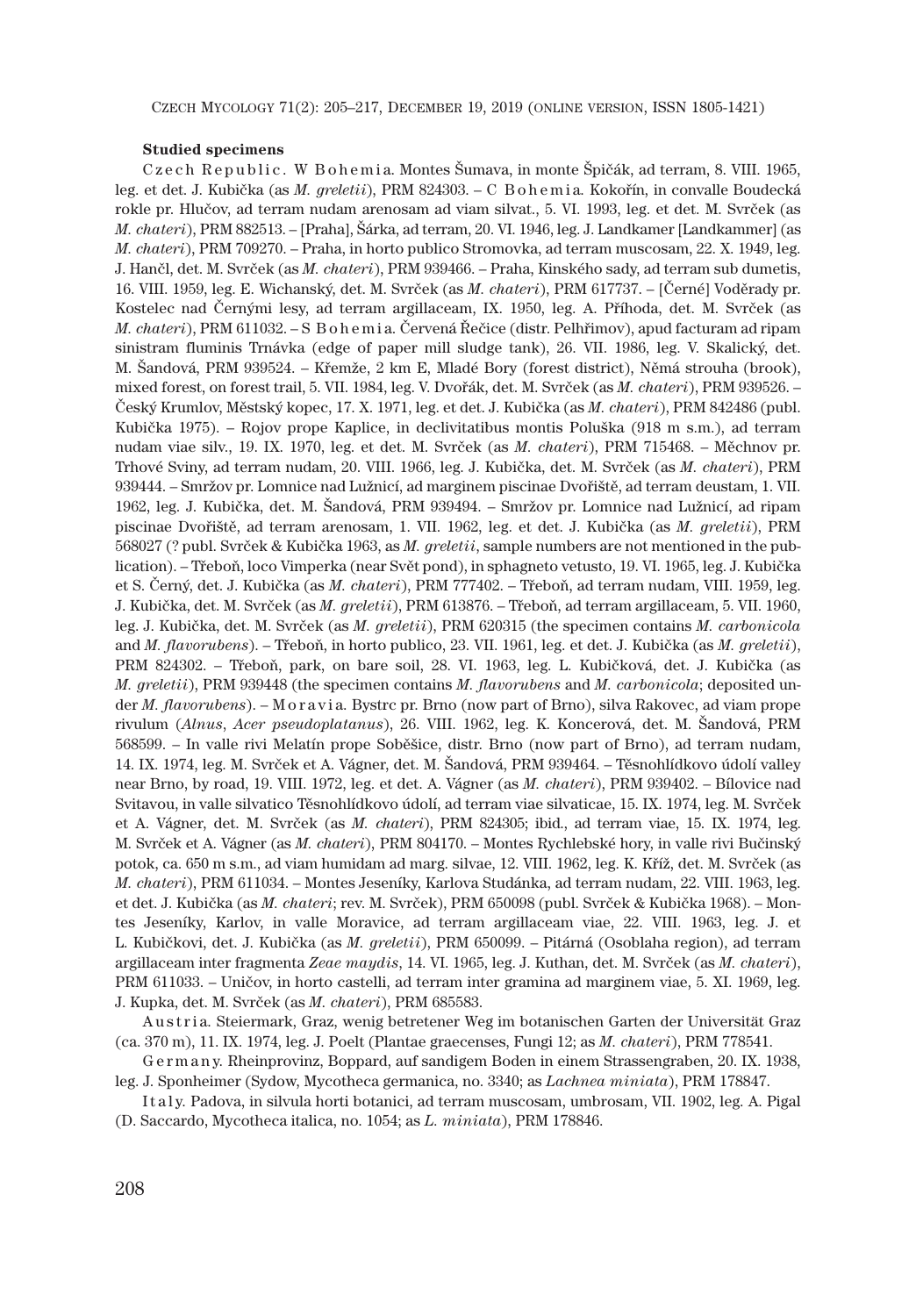

ŠANDOVÁ M.: REVISION OF SPECIMENS OF *MELASTIZA* DEPOSITED IN THE PRM HERBARIUM

**Fig. 1.** Ascospores of *Melastiza carbonicola* (a–c), *M. cornubiensis* (d–f), *M. flavorubens* (g–i) and *M. contorta* (j): **a** – PRM 611032; **b** – PRM 611033; **c** – PRM 568599; **d–e** – PRM 147291; **f** – PRM 148428; **g** – PRM 952668; **h** – PRM 824301; **i** – PRM 777406; **j** – PRM 922291. Scale bar (a–i) = 20 μm. Photo M. Šandová.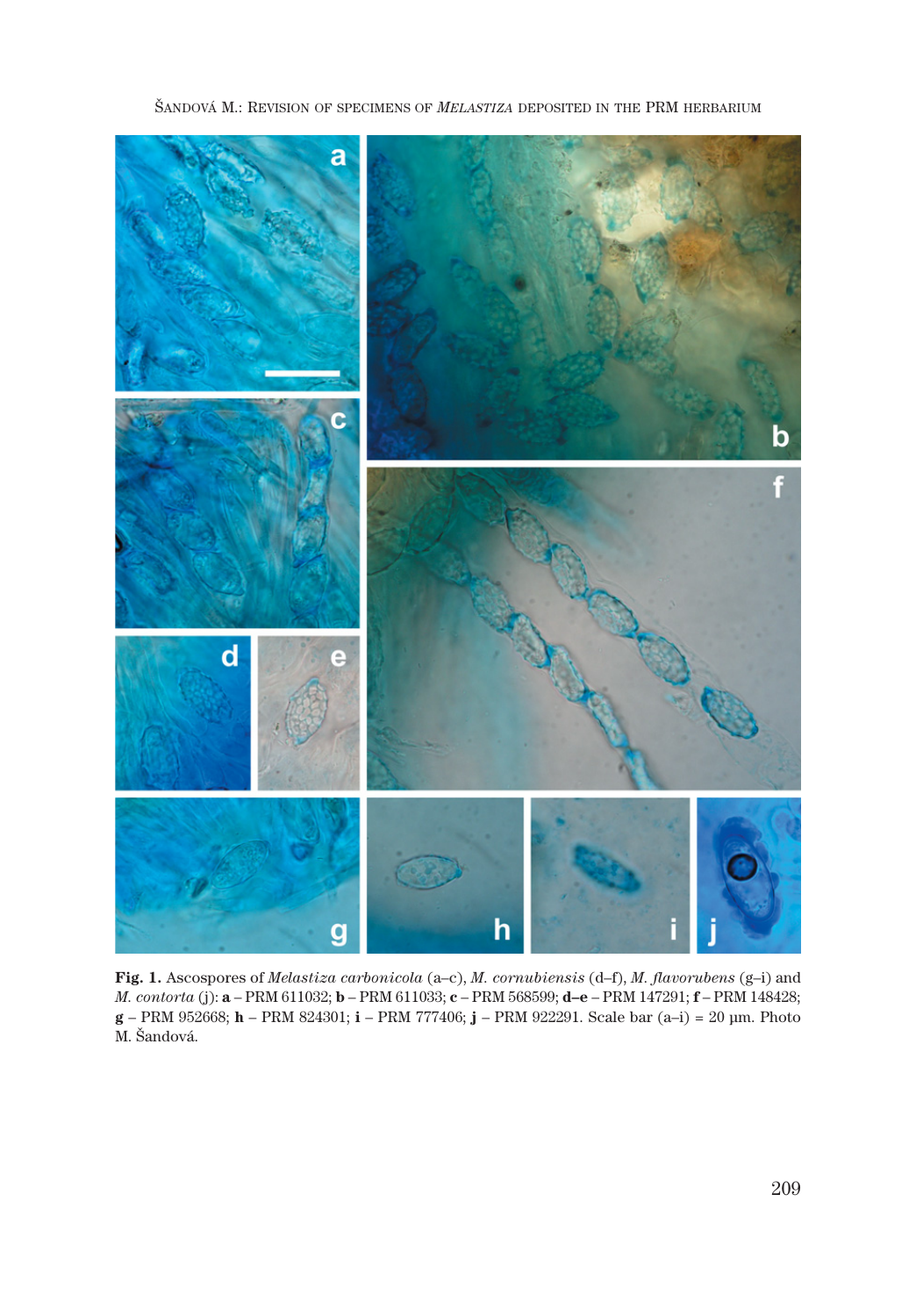CZECH MYCOLOGY 71(2): 205–217, DECEMBER 19, 2019 (ONLINE VERSION, ISSN 1805-1421)

N o r w a y. Finnmark Fylke, Roeppen, ca. 10 km SE of Varangerbotu, on sandy roadside, 20. VIII. 1978, leg. S. Sivertsen, H. Dissing et R.P. Korf, det. R.P. Korf (Discomycetes Exsiccati, Department of Plant Pathology & Plant-Microbe Biology, Cornell University, Richard P. Korf & Robert Dirig, editors, no. 145), PRM 919602.

P o l a n d. Area tuta Starożyn, apud viam (pr. Augustów), ad terram extra silvam, 12. IX. 1974, leg. Z. Pouzar, det. M. Šandová, PRM 847468.

Slovakia. [Montes] Strážovské vrchy, Domanižská Lehota, in declivitatibus septentr. montis Sádecký vrch (977 m s.m.), ad terram viae silv., 21. IX. 1975, leg. et det. M. Svrček (as *M. chateri*), PRM 939397. – Montes Nízke Tatry, in declivitate montis Chopok supra domum Srdiečko, ad terram argillaceam, 7. IX. 1960, leg. M. Svrček et J. Kubička, det. M. Šandová, PRM 939468. – Montes Nízke Tatry, in valle Trangoška, 1400 m s.m., ad terram nudam inter muscos (around a hunting lodge), 10. IX. 1960, leg. et det. M. Svrček (as *M. chateri*), PRM 614235; ibid., ad terram nudam (around a hunting lodge), 10. IX. 1960, leg. M. Svrček et J. Kubička, det. M. Svrček (as *M. chateri*), PRM 614234 (publ. Svrček 1962). – [Montes] Slovenské Rudohorie, silva virginea Dobročský prales, ad terram nudam viae silv., 6. IX. 1962, leg. Z. Pouzar, det. M. Svrček (as *M. chateri*), PRM 568332. – Montes Vihorlat, in decliv. montis Sninský kámen, ad terram viae silvaticae, 2. VII. 1971, leg. et det. J. Kubička (as *M. greletii*), PRM 818125. – Poloniny [Mts.], Nová Sedlica, on mud of forest road, 8. VIII. 1966, leg. et det. K. Kult (as *Aleuria aurantia*; rev. M. Svrček, as *M. chateri*), PRM 629122. – Montes Nízke Poloniny, Nová Sedlica, in valle rivi Hlboký potok, 450-467 m s.m., in declivitate montis Kýčera (ca. 550 m s.m.), ad terram viae, 31. V. 1972, leg. et det. M. Svrček (as *M. chateri*), PRM 802347.

Sweden. Jämtland, Åre parish, Handöl, Oppgarden, moist road-cutting, 14. VIII. 1963, leg. J.A. Nannfeldt (no. 18281; Fungi exsiccati suecici, praesertim upsalienses, no. 3270; as *M. chateri*), PRM 838611. – Uppland, Läby parish, Vadbacka, on clay, 10. IX. 1963, leg. N. Lundquist (no. 4188; Fungi exsiccati suecici, praesertim upsalienses, no. 3269; as *M. chateri*), PRM 838556.

S w it z e r l a n d. Arolla, Stirnmoräne des Glacier de Tsijioire nouve, 2200 m s.m., Gneis-schiefer, Exp. E. Lehmig, planierte Skipiste, 31. VII. 1982, leg. B. Irlet, det. M. Svrček (as *M. chateri*), PRM 879648. – Chur, in horto, 17. VI. 1968, leg. et det. J. Peter (as *M. chateri*), PRM 664926. – Fideris Gr., ca. 750 m s.m., ad terram muscosam, 7. XI. 1968, leg. et det. A. Pilát (as *M. chateri*), PRM 671901. – Davos, Davoser See, SSE bank, under railway line, on soil in woody debris and moss, 26. VI. 2009, leg. et det. J. Borovička (as *M. chateri*), PRM 915756.

United Kingdom. Scotland, Cadzow Park prope Hamilton, ad terram, 14. IX. 1959, leg. J.T. Palmer, det. M. Svrček (as *M. chateri*), PRM 939523.

## *Melastiza cornubiensis* (Berk. & Broome) J. Moravec, Mycotaxon 44(1): 68,  $1992$  Fig. 1 d–f

= *Melastiza chateri* (W.G. Sm.) Boud., Hist. Classific. Discomyc. Europe: 64, 1907

= *Lachnea miniata* (Fuckel) Gillet, Champ. France Discomyc. 8: 210, 1886

M e a s u r e d c h a r a c t e r s. Hairs  $1\text{-}3(5)$ -septate,  $42\text{-}125(175) \times 13.5\text{-}22(32)$  µm. Ascospores  $14-18(19) \times (7.5)8-10(10.5)$  μm (average  $16.3 \times 9.1$  μm), ornament at the apices 1.3–3.2 μm high, ridges in central part of the ascospore 0.4–0.9 μm broad, mesh size  $1.2 - 3.4 \times 0.9 - 2.3$  µm.

#### **Studied specimens**

Czech Republic. N Bohemia. České středohoří Protected Landscape Area, Korozluky, Jánský vrch National Nature Monument, western boundary of the reserve, on the ground in a disturbed place, 9. IX. 2011, leg. et det. M. Kříž (as *M. chateri*), PRM 923543; ibid., 25. XII. 2012, leg. et det. M. Kříž (as *M. chateri*), PRM 923542. – C B o h e m i a. Křineč – Nová Ves – Branžež pr. Kněžmost, distr. Mladá Boleslav, ad terram nudam, 24. XII. 1966, leg. et det. J. Moravec (as *M. chateri*), PRM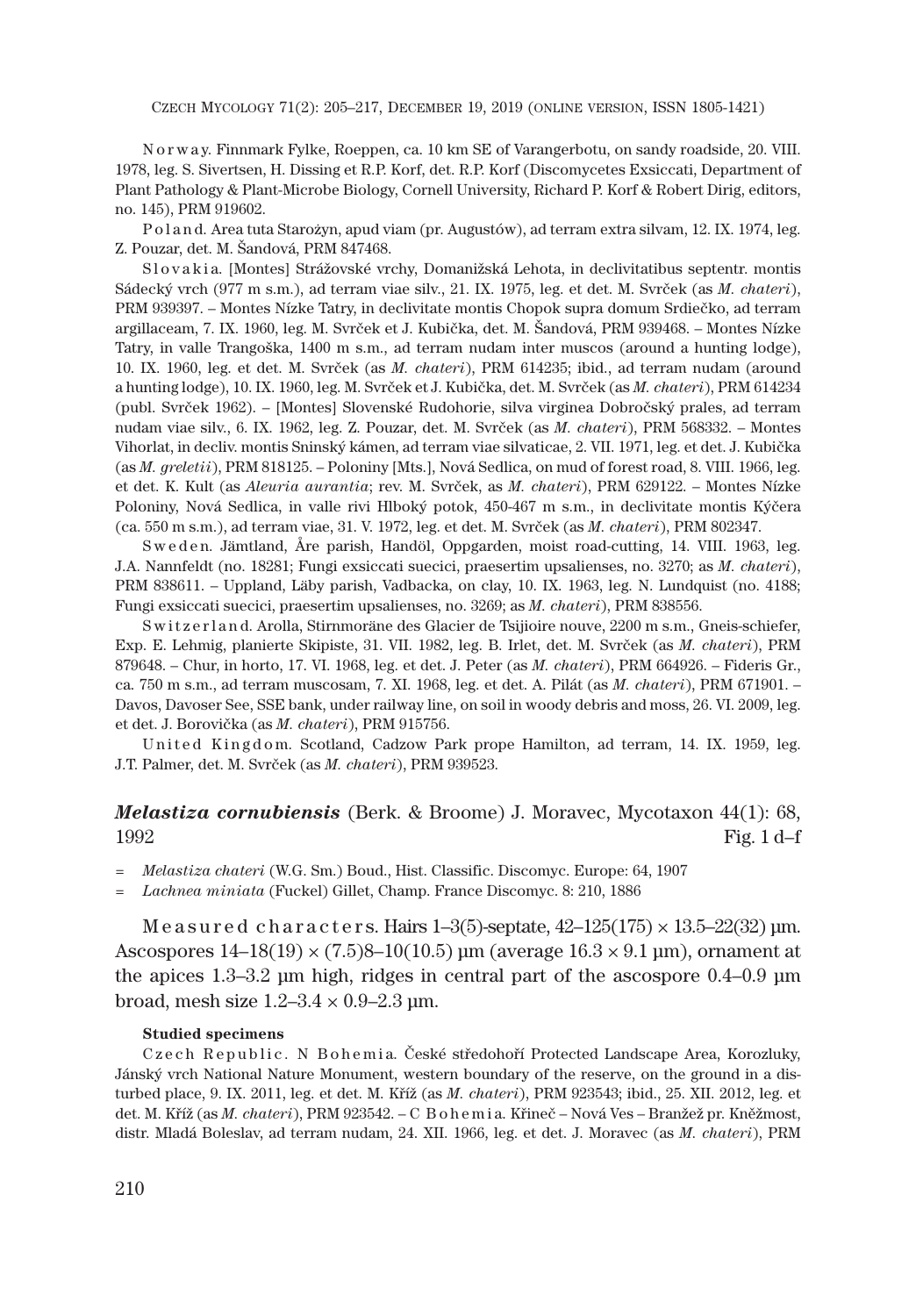ŠANDOVÁ M.: REVISION OF SPECIMENS OF *MELASTIZA* DEPOSITED IN THE PRM HERBARIUM

939493 (a duplicate(?) of a specimen published by Moravec 1972, as *M. chateri*). – Tuchoměřice, ad terram nudam campi copiosissime (on the edge of a pit with beet cuts and on loam removed from it), 23. VIII. 1941, leg. J.A. Herink, det. M. Svrček (as *M. chateri*), PRM 939469. – Praha, in silva Čimický háj, ad terram nudam in fovea, 29. V. 1970, leg. R. Fellner, det. M. Svrček (as *M. chateri*), PRM 824306. – Praha, Hradčany, on pavement at Carmelite Monastery, 22. X. 1944, leg. K. Cejp, det. M. Svrček (as *M. chateri*), PRM 816715. – Praha, Kampa, XI. 1932, leg. J. Rohlena, det. M. Šandová, PRM 939430. – Praha, Kinského sady, ad terram nudam humidam, 12. VI. 1967, leg. et det. E. Wichanský (as *Lachnea scutellata*), rev. M. Svrček (as *M. chateri*), PRM 647292. – Praha, Nusle, between paving on pavement in front of Nusle Town Hall, 26. X. 1952, leg. et det. M. Svrček (as *M. chateri*), PRM 939465. – Praha, Bráník, in horto domi mei natalis supra fabricam cerevisiae, ad terram fossae, 3. X. 1984, leg. et det. J. Kubička (as *M. chateri*), PRM 842058. – [Praha], Chuchle, in fossa humida, 26. X. 1926, leg. J. Rohlena, det. J. Velenovský (as *L. miniata*), PRM 147291 (publ. Velenovský 1934, as *L. miniata*). – Chuchle pr. Pragam, in fossa, XI. 1926, leg. Rohlena, det. J. Velenovský (as *L. miniata*), PRM 148428 (publ. Svrček 1949, as *M. chateri*). – [Praha], Uhříněves, on edge of a draining tank for sugar sludge, 19. XI. 1969, leg. M. Jungmannová, det. M. Svrček (as *M. chateri*), PRM 709269. – M o r a v i a. Adamov pr. Brno, in declivitate montis Alexandrovka, ad terram nudam in fageto, 24. IX. 1972, leg. M. Svrček, det. M. Šandová, PRM 939445; ibid., 24. IX. 1972, leg. M. Svrček et J. Moravec, det. M. Šandová, PRM 939473. – Kroměříž, in horto privato, ad terram argillaceam, 19. IX. 1963, leg. H. Zavřel, det. M. Svrček (as *M. chateri*), PRM 824304. – Kroměříž region, Hulín, in clay pit of brick factory, 200 m a.s.l., 25. X. 1958, leg. H. Zavřel, det. M. Svrček (as *M. chateri*), PRM 614319.

A u s t r i a. Austria inferior, ad terram et inter gramina ad Klosterneuburg, XI., leg. H. Zuderell et T. Cernohorsky, det. Keissler (Kryptogamae exsiccatae editae a Mus. Hist. Nat. Vindobon., no. 3114, as *L. miniata*), PRM 178844. – Nied.-Oesterreich, Vorgarten der Höheren Bundeslehranstalt für Wein-, Obst- und Gartenbau in Klosterneuburg, auf blosser Erde in Spalierobstbeeten, 29. XI. 1930, leg. H. Zuderell et T. Cernohorsky (V. Litschauer et A. Lohwag, Fungi selecti exsiccati europaei, no. 25; as *L. miniata*), PRM 178848.

S w e d e n. Uppland, Uppsala, Wahlenbergsvägen, outside Gamla Chemicum, on clay at road-side, 16. X. 1935, leg. J.A. Nannfeldt (Fungi exsiccati suecici, praesertim upsalienses, no. 273; as *M. chateri*), PRM 178742.

## *Melastiza flavorubens* (Rehm) Pfister & Korf, Phytologia 21(4): 204, 1971 Fig.  $1$  g $-i$

= *Melastiza greletii* Le Gal, Bull. Trimestriel Soc. Mycol. France 74(2): 151, 1958

Measured characters. Hairs 1-4-septate,  $42-110(150) \times 8.5-17$  µm. Ascospores  $13.5-19 \times (7)7.5-9$  μm (average  $15.6 \times 8.1$  μm), ornament at the apices  $1-1.8(2.1)$  μm high, pustules in face view of ascospores almost sphaerical,  $1.2-2 \times$  $1.1-1.8$  μm in size.

N otes. During the revision of *M. flavorubens* specimens, specimen PRM 802123 (Josefovské údolí prope Adamov, ad terram calcaream viae silvaticae, in silva frondosa, 27. VIII. 1971, leg. M. Svrček et J. Moravec) showed larger, pale brown, more or less thin-walled hairs  $(107-227 \times 15.8-23 \,\mu m, 2-5\text{-septate})$ , tapering towards apex or enlarged, but the ascospores were similar to *M. flavorubens* (measuring  $13-17 \times 7-8.5$  µm; average  $14.8 \times 8.0$  µm). The difference in hairs was confirmed in several slides and the identification of the find is still uncertain. Another specimen from the same date and locality (PRM 802124) was confirmed as *M. flavorubens*. Hairs of *M. flavorubens* measure 30–50–100 × 8–14–16 μm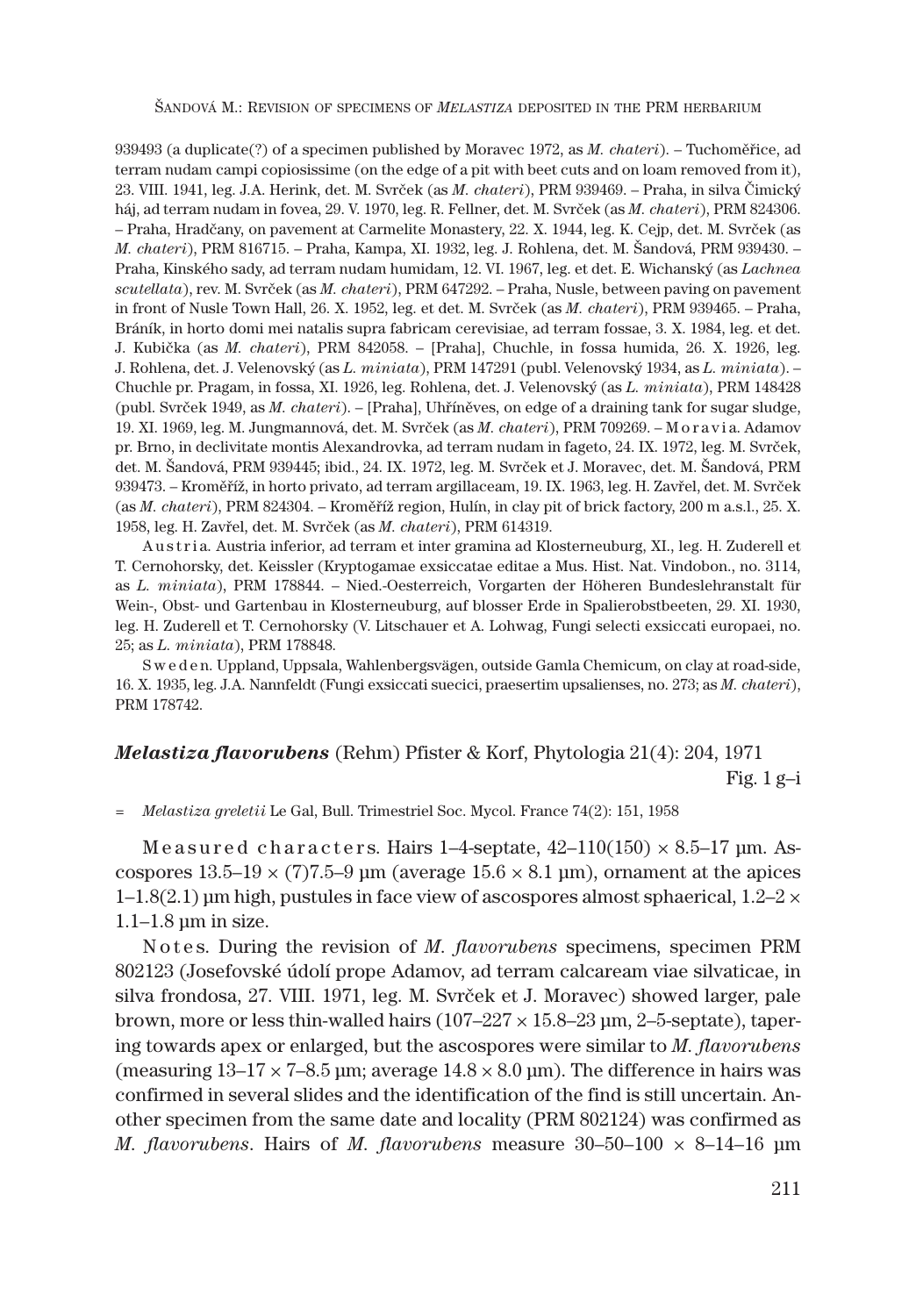according to Moravec (1972),  $20-80-100 \times 8-19$  μm according to Moravec (1971), but during this study, hairs of a length of 130 or 150 μm were also found in the revised material. According to Dissing et al. (2000), the hairs of *M. flavorubens* are 2–5-septate and up to 150 μm long. This agrees with the revised *M. flavorubens* material except for the up to 5-septate hairs. Lassueur (1980) mentions hairs of *M. flavorubens*  $60-250 \times 10-20$  µm large, with blunt apices and often clavate to pyriform. Although the hairs measured in unidentified find PRM 802123 might be almost in the range of it except for the hair width, I still feel some hesitation because of the shape, colour and wall thickness of the hairs observed in the specimen.

*Melastiza kumouensis* was described by Khare (1985) as differing from Moravec's (1972) description in having larger, blood-red apothecia, 1–4-septate, longer hairs and broader paraphyses. The hairs of *M. kumouensis* measure  $50-135 \times 8-18$  μm according to the protologue and the paraphyses are up to 9 μm wide (according to the mentioned pigmentation, probably in living state). Paraphyses of the studied specimens of *M. flavorubens* were 3.6–6.6 μm wide. In my opinion, *M. kumouensis* might be a synonym of *M. flavorubens*, as previously stated by Moravec (1995).

### **Studied specimens**

C z e c h R e p u b l i c . N B o h e m i a. České středohoří Protected Landscape Area, Bílé stráně National Nature Monument near Litoměřice, by brook, on the ground under hazel, alder, poplar and ash, in humid place, 18. VII. 2011, leg. et det. M. Kříž, PRM 859963. – C B o h e m i a. Karlštejn, ad terram humidam, in silva frondosa, 12. X. 1947, leg. A. Doubová, det. V. Vacek (as *M. chateri*, syn. *Lachnea miniata*), PRM 515004. – S B o h e m i a. Bechyně, in horto publico, 4. VIII. 1961, leg. et det. J. Kubička (as *M. greletii*), PRM 824301. – Třeboň, ad terram argill., 5. VII. 1960, leg. J. Kubička, det. M. Svrček (as *M. greletii*), PRM 620315 (publ. Svrček & Kubička 1963, as *M. greletii*; the specimen contains *M. carbonicola* and *M. flavorubens*; deposited under *M. carbonicola*). – Prope oppidum Třeboň, ad terram argillaceam, 31. VIII. 1960, leg. J. Kubička (as *M. chateri*), PRM 620314. – Třeboň, ad scholam, ad terram arenosam, 27. VI. 1961, leg. J. Kubička, det. M. Šandová, PRM 616370. – Třeboň, park, on bare soil, 28. VI. 1963, leg. L. Kubičková, det. J. Kubička (as *M. greletii*), PRM 939448 (the specimen contains *M. flavorubens* and *M. carbonicola*). – Třeboň, in horto publico, 28. VI. 1965, leg. et det. J. Kubička (as *M. chateri*), PRM 777406. – Třeboň, park, 15. VIII. 1967, leg. J. Kubička, det. M. Šandová, PRM 646840. – Třeboň, park near school, sewerage trench, on bare soil, 4. IX. 1967, [leg. et det. M. Svrček] (as *Melastiza* cf. *greletii*), conf. M. Šandová, PRM 952668 and 952669. – M o r a v i a. Moravský kras [Moravian Karst], in valle Josefské [Josefovské] údolí prope Adamov, ad terram calcaream viae, in silva frondosa, 27. VIII. 1971, leg. M. Svrček et J. Moravec (as *M. greletii*), PRM 802124 (the locality is mentioned by Moravec 1972; publ. Černý & Kříž 1972). – Brno, Těsnohlídkovo údolí valley [near Bílovice nad Svitavou], in margin of wet forest trail, 19. VIII. 1972, leg. A. Vágner, det. M. Svrček, PRM 939416. – Žarošice, ad terram humidam circa viam, in silva, 25. VIII. 1942, leg. et det. V. Vacek (as *L. miniata*), PRM 178845. – Žarošice, ad viam silvaticam in societate *Lachnea nuda*, 31. VII. 1947, leg. et det. V. Vacek (as *M. chateri* ss. Seaver, syn. *L. miniata*), PRM 709272. – Žarošice, ad terram humidam, in silva frondosa, 8. VIII. 1947, leg. et det. V. Vacek (as *M. chateri* ss. Seaver, syn. *L. miniata*), PRM 709271 (data from Žarošice was probably used, as *M. chateri*, by Šmarda 1960: 112, 118).

H u n g a r y. Somogyfajsz, 18. VII. 1957, leg. L. Szemere, det. M. Svrček, PRM 824307.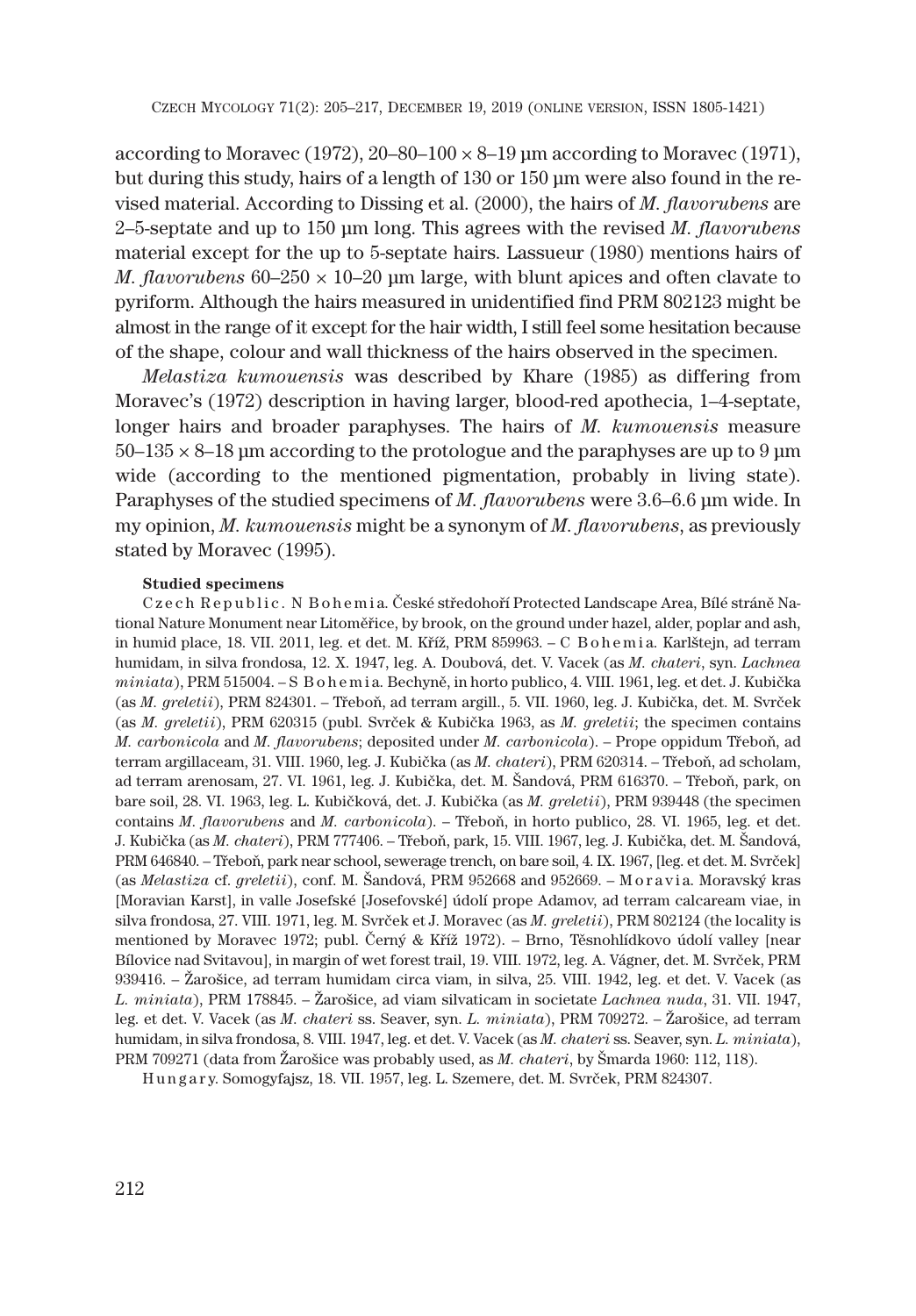## *Melastiza contorta* (Massee & Crossl.) Spooner & Y.J. Yao, Mycotaxon 53: 469,  $1995$  Fig. 1 j

= *Melastiza scotica* Graddon, Trans. Brit. Mycol. Soc. 44(4): 609, 1961

Measured characters. Hairs up to  $10$ (?)-septate,  $116-540 \times 15.5-18.5$ μm. Ascospores  $19-25.5 \times 10.5-13$  μm (average  $22.1 \times 11.9$  μm), ornament at the apices 3.9–6.8 μm high, on sides 1–3.5 μm high, pustules measured in face view of ascospores c. 2–6.5 μm in size.

N o t e. A previous find from České Švýcarsko (Bohemian Switzerland) National Park was published by Hagara (2014) from Hluboký důl near Mezní louka.

### **Studied specimen**

Czech Republic. N Bohemia. České Švýcarsko National Park, c. 3.3 km N of Hotel Lípa in the village of Vysoká Lípa, 1.9 km NW to 1.9 km WNW of the top of Mlýny hill, locality: Střelecká rokle, broad sandstone gorge, grown by mossy to boggy *Picea* forest, rarely with *Fagus*, with mosses or *Sphagnum* at the bottom, alt. 330 m, in needles and moss under young *Picea* trees, close to layer of sand (deposited by heavy rains), 20. IX. 2010, leg. L. Edrová & J. Holec, det. J. Holec (as *Aleuria aurantia*; rev. M. Šandová, as *M. scotica*), PRM 922291.

### **Notes on non-studied and excluded specimens**

Non-type material of *Melastiza* deposited in the PRM herbarium was revised. There is one type specimen in the herbarium, the type of *M. carbonicola*, which contains three quarters of an apothecium at present (not investigated microscopically during this study to avoid unnecessary loss of material). Isotypes are present in BRA, CUP and BRNM according to Moravec (1995) and Antonín & Vágner (2000). *Melastiza rubra* (L.R. Batra) Maas Geest. represented by two specimens (from China and Japan) in the PRM herbarium was neither investigated during this study.

During the revision, 84 specimens proved microscopically to contain material belonging to *Melastiza*, one specimen remained unidentified and 23 specimens were moved to *Scutellinia* (including 18 specimens of *Lachnea chateri* collected by J. Velenovský between 1920 and 1941 and 5 specimens by other collectors labelled as *M. chateri*, *L. chateri*, *M. greletii* and *Melastiza* indet.). According to Svrček (1949), *L. chateri* in the sense of Velenovský (1934) represents *L. umbrorum* (Fr.) Gillet  $\equiv$  *Scutellinia umbrorum* (Fr.) Lambotte]. In the present revision, this identification was confirmed microscopically for specimens PRM 147272, 147273 and 614754 (Libochovičky, VII. 1924, leg. F. Fechtner, Žehušice, VI. 1920, leg. J. Velenovský, and Menčice prope Mnichovice, 1. IX. 1923, leg. et det. J. Velenovský, all designated as *M. chateri*). The same identification was also confirmed for specimens PRM 129630 (Czech Republic, 'Rohožec', 3. VI. 1920, collector not mentioned [possibly J. Velenovský, Rohozec near Žehušice], as *L. chateri*), PRM 818179 (Slovakia, Poloniny, Runina apud Snina, 4. VII. 1971, leg.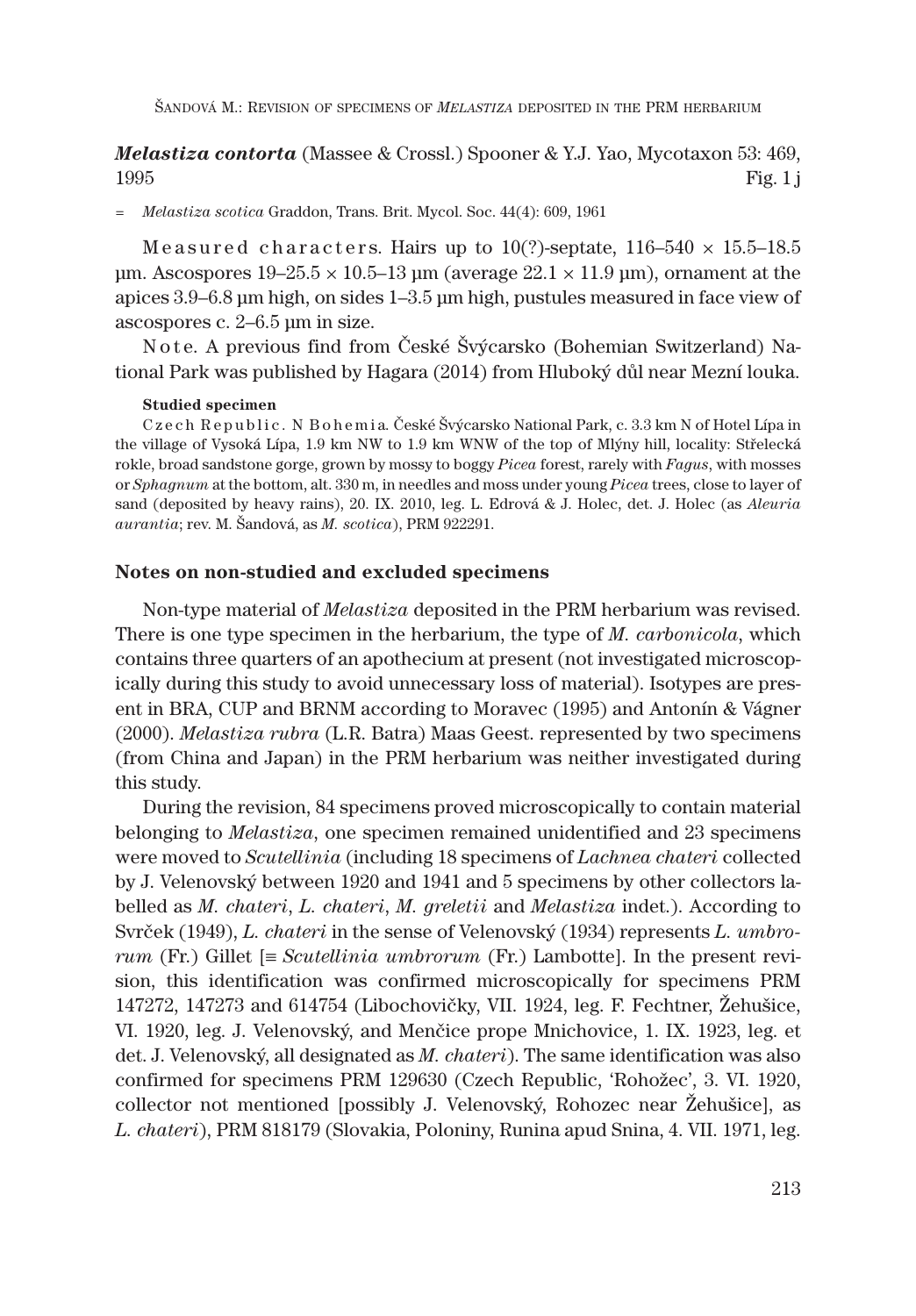et det. J. Kubička, as *M. greletii*) and PRM 884651 (Pičín, path to Kuchyňka Nature Reserve, 30. IX. 1980, leg. Anonymus, as *Melastiza*).

### **Remarks to the identity of the studied species**

During the revision, 1 to 6 slides per *Melastiza* specimen were examined because of the maturity of the apothecia (up to 3 or 4 slides) or the presence of two species in the specimen.

Two times, *M. flavorubens* was confirmed together with *M. carbonicola* in one specimen. In specimen PRM 939448, *M. flavorubens* was found to have thinner and smaller apothecia than *M. carbonicola*, but I do not consider this a rule. Specimens PRM 650099, 613876 and 568027, possibly identified only in the field by M. Svrček or J. Kubička as *M. greletii*, contain *M. carbonicola* according to the present revision, based on several apothecia from each specimen. The joint occurrence of the two species and the possibly similar colour (in my opinion possibly explaining the abovementioned identifications) led me to the question of differences in ascospore ornamentation. Moravec (1995) demonstrated (also in SEM) the ascospore ornamentation of *M. flavorubens*, which is similar only to that of *M. boudieri* (having larger ascospores) and is characterised by the presence of only thin ribs between the pustules. During examination of *M. carbonicola*, I often came across elevated peaks on the net at the nodes or missing ridges in part of the centre of the ascospore. But except for the ornamentation (protuberant ridges characterising *M. carbonicola* vs. *M. flavorubens*) also the ascospore size proved to be different (slightly smaller in *M. flavorubens*; see Tab. 1).

During the revision, *M. carbonicola* was distinguished from *M. cornubiensis* on the basis of larger (esp. broader) polar ornamentation, but out of three slides of specimen PRM 568599, one was closer to *M. cornubiensis* and two closer to *M. carbonicola*. The specimen was finally identified as *M. carbonicola*. From the above descriptions it also follows, in accordance with Moravec (1995), that the ridges in the central part of *M. carbonicola* ascospores are broader and the mesh size is larger when averaged. Hairs of *M. cornubiensis* were found to be broader than in *M. carbonicola*, which also agrees with and has been already published by Moravec (op. cit.). The lists of revised specimens show many finds of *M. carbonicola* from S Bohemia and many finds of *M. cornubiensis* from Prague (C Bohemia). The weight of these differences should not be overvalued since the finds come from different mycologists. However, some correlations with habitat might be assumed. The measurements of ascospores given in the descriptions (see also Tab. 1) were found to be almost identical in *M. carbonicola* and *M. cornubiensis*. A definitive conclusion on the identity of *M. carbonicola* and *M. cornubiensis* or their difference is not drawn due to absence of molecular data.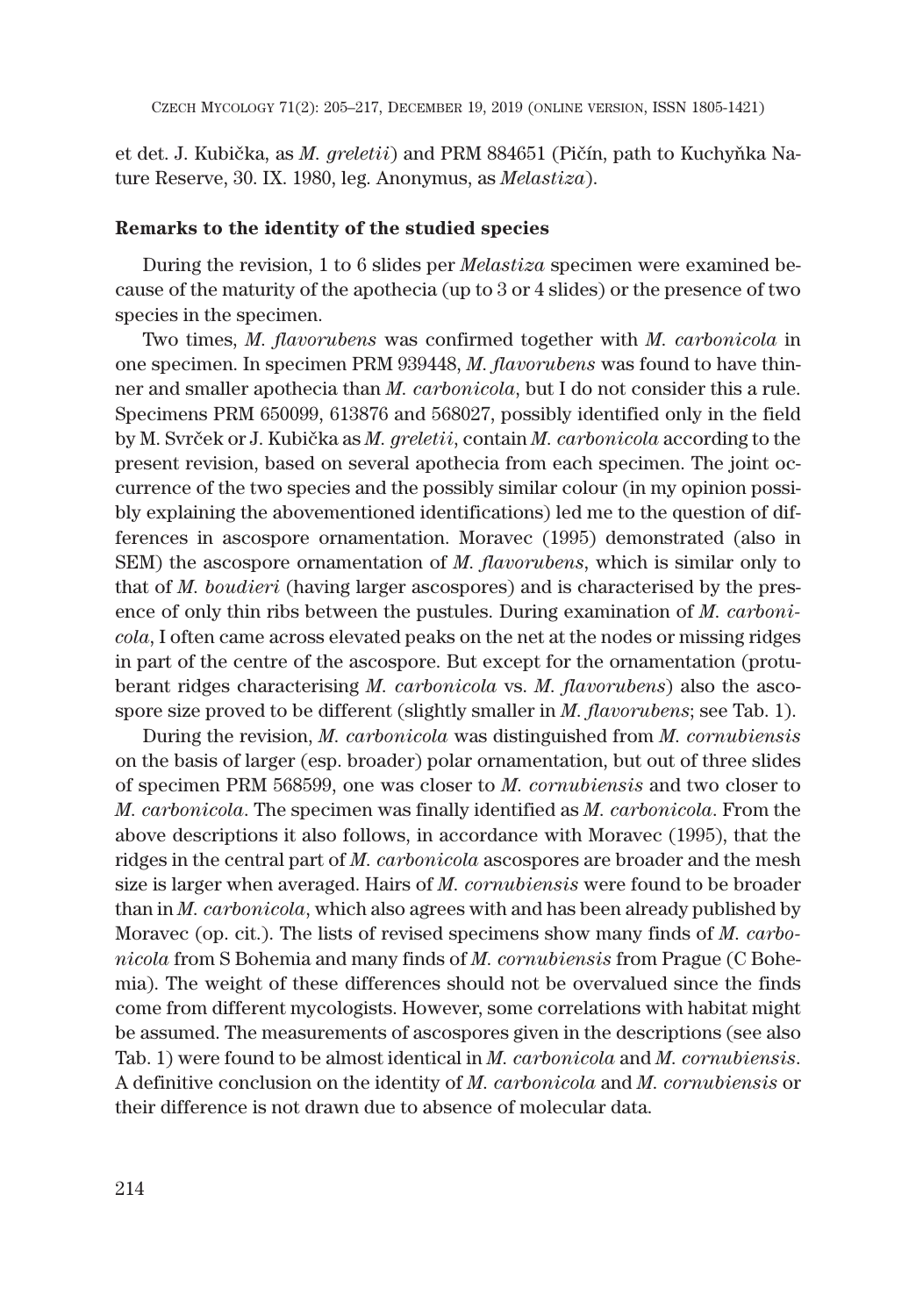ŠANDOVÁ M.: REVISION OF SPECIMENS OF *MELASTIZA* DEPOSITED IN THE PRM HERBARIUM

**Tab. 1.** Average values of ascospore length and width found during the present study for *Melastiza carbonicola* (50 measurements), *M. cornubiensis* (40 measurements) and *M. flavorubens* (38 measurements)

| <b>Species</b>         | average length of ascospores (µm) | average width of ascospores (µm) |
|------------------------|-----------------------------------|----------------------------------|
| Melastiza carbonicola  | 16.1                              |                                  |
| Melastiza cornubiensis | 16.3                              |                                  |
| Melastiza flavorubens  | 15.6                              |                                  |

### ACKNOWLEDGEMENTS

I am very grateful to Jiří Moravec and Nicolas Van Vooren for reviewing the manuscript. The work was financially supported by the Ministry of Culture of the Czech Republic as part of the long-term development of research organisation National Museum (DKRVO 2019-2023/3.I.a, 00023272).

#### **REFERENCES**

- ANONYMUS (on-line): Index Fungorum. http://www.indexfungorum.org/Names/Names.asp. [accessed 11 November 2019]
- ANTONÍN V., VÁGNER A. (2000): Type specimens of fungi preserved in the Herbarium of the Moravian Museum in Brno, Czech Republic (BRNM). – Czech Mycol. 52(1): 51–68.
- ARPIN N., BOUCHEZ M.-P. (1969) [1968]: Recherches chimiotaxinomiques sur les champignons X. Etude comparative de la pigmentation de deux espčces du genre *Melastiza* Boud. et de l'espčce *Aleuria aurantia* (Pers. ex Fr.) Fuckel (= *Peziza aurantia* Pers. ex Fr.). – Bull. Trimestriel Soc. Mycol. France 84(3): 369–373.
- BLANK P., DOUGOUD R. (1991): Trois Discomycčtes rares (operculés): premičres récoltes pour la Suisse. – Schweiz. Z. Pilzk. 69(7): 121–128. [in French and German]
- BOUDIER M. (1885): Nouvelle classification naturelle des Discomycčtes charnus. Connus généralement sous le nom de Pezizes. – Bull. Soc. Mycol. France 1: 91–120.
- ČERNÝ A., ANTONÍN V. (1982): Třetí mykologické dny na Moravě v r. 1981 [3. Mykologische Studientage in Mähren im Jahre 1981]. – Česká Mykol. 36(3): 184–187. [in Czech]
- ČERNÝ A., KŘÍŽ K. (1972): Druhé mykologické dny na Moravě [2. Mykologische Studientage in Mähren 24.–27. VIII. 1971]. – Česká Mykol. 26(2): 121–125. [in Czech with German summary]
- DENNIS R.W.G. (1960): British cup fungi and their allies. An introduction to the Ascomycetes. Ray Society, London.
- DISSING H. (1993): Two new species of Discomycetes (order *Pezizales*) from Graubünden, Switzerland. – In: Petrini O., Laursen G.A., Arctic and Alpine Mycology 3-4, Proceedings of the Third and Fourth International Symposium on Arcto-Alpine Mycology. Biblioth. Mycol. 150, pp. 17–22, J. Cramer, Berlin & Stuttgart.
- DISSING H., ECKBLAD F.-E., LANGE M. (2000): *Pezizales* Bessey. In: Hansen L., Knudsen H., eds., Nordic macromycetes. Vol. 1. Ascomycetes, pp. 55–127. Nordsvamp, Copenhagen.
- ECKBLAD F.-E. (1968): The genera of the operculate Discomycetes. A re-evaluation of their taxonomy, phylogeny and nomenclature. – Nytt Mag. Bot. 15: 1–191.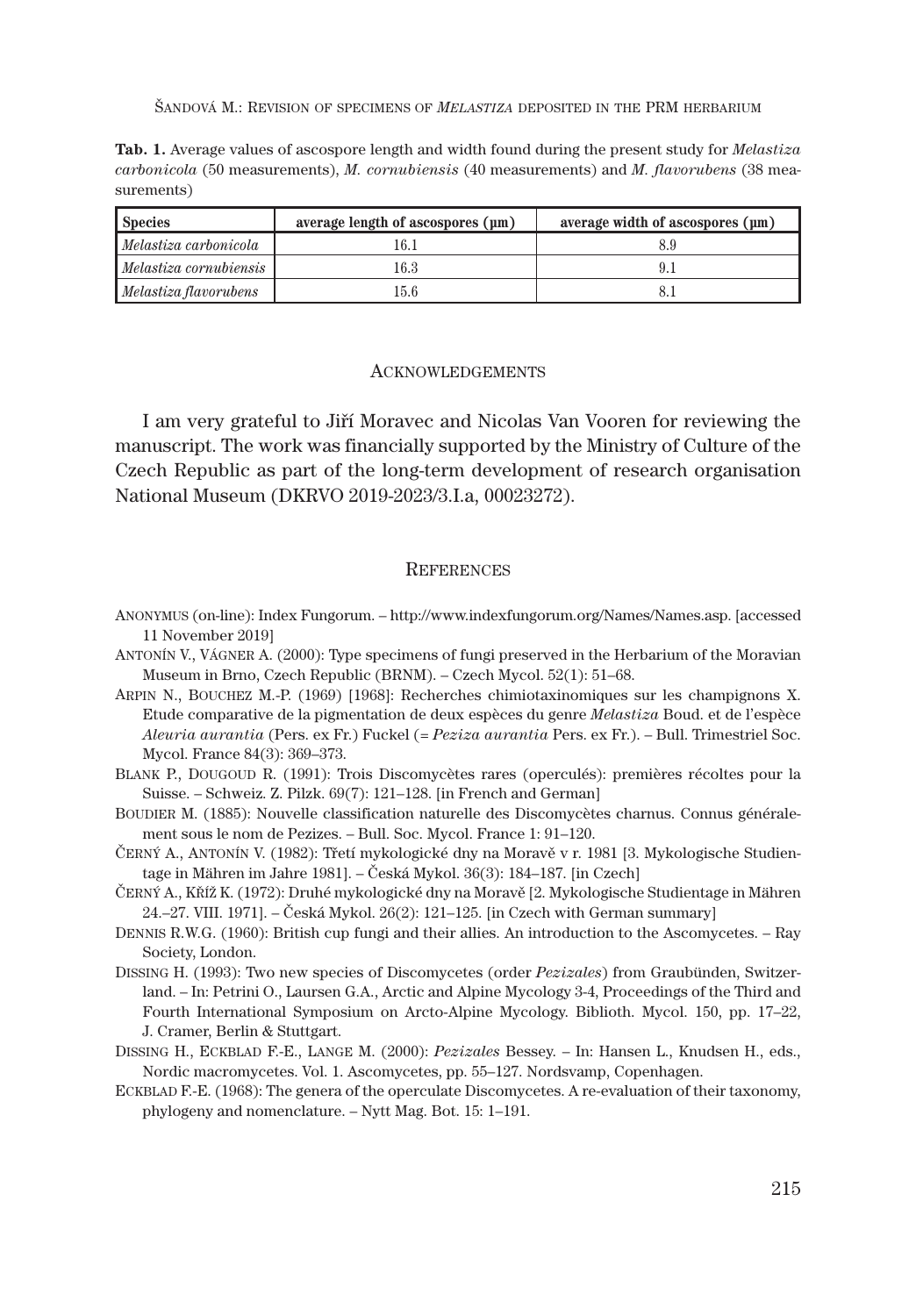CZECH MYCOLOGY 71(2): 205–217, DECEMBER 19, 2019 (ONLINE VERSION, ISSN 1805-1421)

- GRADDON W.D. (1961): *Melastiza scotica* [no. 60 (p. 609–612)]. In: Anonymus, British Records, Trans. Brit. Mycol. Soc. 44(4): 608–614.
- GRELET L.-J. (1942): Les Discomycètes de France d'après la classification de Boudier. Neuvième fascicule (1). – Rev. Mycol. (Paris), n. s., 7: 3–26.
- HAGARA L. (2014) [2015]: Ottova encyklopedie hub [Otto's encyclopaedia of fungi]. Ottovo nakladatelství, Praha. [in Czech]
- HANSEN K., PFISTER D.H. (2006): Systematics of the Pezizomycetes the operculate discomycetes. Mycologia 98(6): 1029–1040. DOI: https://doi.org/10.1080/15572536.2006.11832631
- HANSEN K., PERRY B.A., DRANGINIS A.W., PFISTER D.H. (2013): A phylogeny of the highly diverse cupfungus family *Pyronemataceae* (Pezizomycetes, Ascomycota) clarifies relationships and evolution of selected life history traits. – Molec. Phylogen. Evol. 67(2): 311–335. DOI: https://doi.org/10.1016/j.ympev.2013.01.014
- KHARE K.B. (1985): A new species of *Melastiza*. Mycologia 77(3): 496–499. DOI: https://doi.org/10.1080/00275514.1985.12025131
- KOTLABA F. (1981): Exkurze českých mykologů na Karlštejn v roce 1980 [Excursio mycologorum Bohemicorum in Karlštejn anno 1980]. – Česká Mykol. 35(2): 108–111. [in Czech]
- KORF R.P. (1971): Some new discomycete names. Phytologia 21(4): 201–207.
- KUBIČKA J. (1975): Houby státní přírodní rezervace "Vyšenské kopce" u Českého Krumlova [Mykoflora des Naturschutzgebietes "Vyšenské kopce" bei Český Krumlov]. – Česká Mykol. 29(1): 25–34. [in Czech with German summary]
- LASSUEUR R. (1980): Revision du genre *Melastiza* Boudier. Doc. Mycol. 11 (fasc. 42): 1–45.
- LE GAL M. (1947): Recherches sur les ornementations sporales des discomycčtes operculés. Ann. Sci. Nat., Bot. Biol. Vég., Sér. 11, 8: 73–297.
- LE GAL M. (1958): Le genre *Melastiza* Boudier. Bull. Trimestriel Soc. Mycol. France 74(2): 149–154.
- LE GAL M. (1964) [1963]: Valeur taxinomique particulière de certains caractères chez les discomycètes supérieurs. – Bull. Trimestriel Soc. Mycol. France 79(4): 456–470.
- LE GAL M. (1969): Position taxinomique du genre *Phaedropezia* Le Gal et révision de la famille des *Humariaceae*. – Bull. Trimestriel Soc. Mycol. France 85(1): 5–19.
- LOUDA V. (1991): Makromycety Slovanského údolí v Plzni [Makromyzeten der Lokalität Slovanské údolí in der Stadt Pilsen /Westböhmen, Tschechoslowakei/]. – Mykol. Listy 43: 6–8. [in Czech]
- MÄKINEN Y., POHJOLA A. (1969): Three discomycetous genera new to Finland. Karstenia 9: 5–8. DOI: https://doi.org/10.29203/ka.1969.52
- MORAVEC J. (1971): Some operculate Discomycetes from the park in Ilidža near Sarajevo (Jugoslavia). – Česká Mykol. 25(4): 197–202.
- MORAVEC J. (1972): Operculate Discomycetes of the genera *Aleuria* Fuck. and *Melastiza* Boud. from the district of Mladá Boleslav (Bohemia). – Česká Mykol. 26(2): 74–81.
- MORAVEC J. (1992): Taxonomic revision of the genus *Cheilymenia* 4. The section *Paracheilymeniae*. – Mycotaxon 44(1): 59–72.
- MORAVEC J. (1995) [1994]: *Melastiza* (Boud.) comb. et stat. nov. a subgenus of the genus *Aleuria* Fuck. emend. nov. (Discomycetes, *Pezizales*). – Czech Mycol. 47(4): 237–259.
- RIFAI M.A. (1968): The Australasian *Pezizales* in the herbarium of the Royal Botanic Gardens Kew. Verh. Kon. Ned. Akad. Wetensch., Afd. Natuurk., Sect. 2, 57(3): 1–295.
- SACCARDO P.A. (1889): Discomyceteae et *Phymatosphaeriaceae*. In: Saccardo P.A., ed., Sylloge Fungorum omnium hucusque cognitorum, pp. 1–859. Typis seminarii, Patavii [Padova].
- SEAVER F. J. (1928): The North American Cup-fungi (Operculates). Seaver, New York.
- SVRČEK M. (1949) [1948]: České druhy podčeledi *Lachneoideae* (čel. *Pezizaceae*) [Bohemian species of *Pezizaceae* subf. *Lachneoideae*]. – Acta Musei Nat. Pragae, ser. B, 6: 1–95, 12 tabs. [in Czech]
- SVRČEK M. (1962): Diskomycety z Nízkých Tater, nalezené během posjezdové exkurze II. SEM. 1960 [Discomycetes, qui in montibus Nízké Tatry, Slovakiae, excursione post Congressum Secundum Mycologorum Europaeorum procedente, tempore 5.–10. septembri 1960 collecti sunt]. – Česká Mykol. 16(2): 87–114. [in Czech with Latin diagnoses of new taxa]